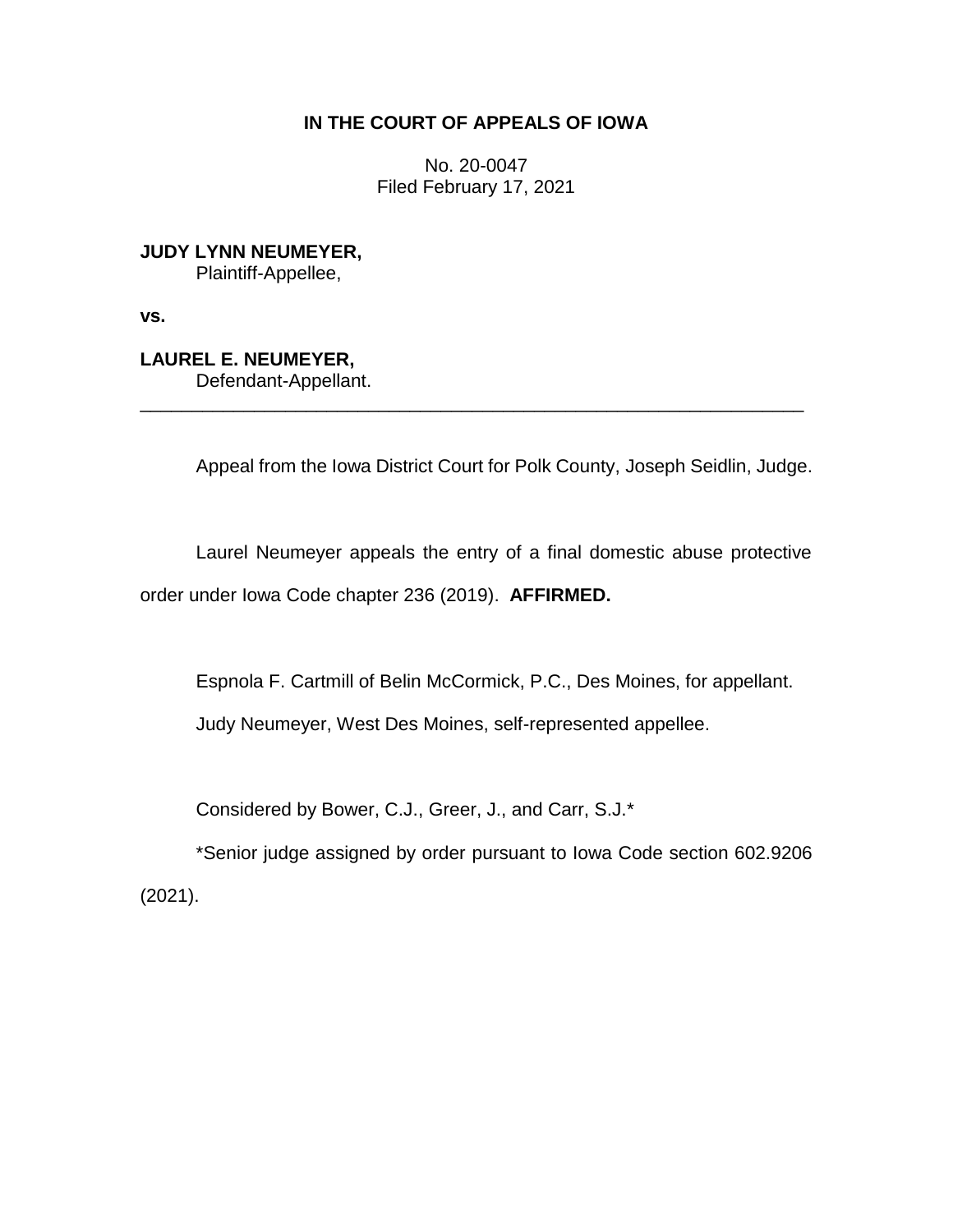## **CARR, Senior Judge.**

Laurel Neumeyer appeals the entry of a final domestic abuse protective order under Iowa Code chapter 236 (2019), which her estranged wife, Judy, petitioned for in November 2019. The district court may enter a protective order under this chapter if the plaintiff proves by a preponderance of the evidence that the defendant has engaged in domestic abuse. *See* Iowa Code §§ 236.4(1), .5(1). Chapter 236 defines "domestic abuse" as an assault between persons in a domestic relationship. *See id.* § 236.2(2). An assault occurs when a person, while having the apparent ability to do so, commits an act intended either (1) to cause pain, injury, insult, or offense to another or (2) to place another in fear of contact that will cause pain, injury, insult, or offense. *See id.* § 708.1(2)(a), (b).

Laurel contends there is insufficient evidence that she engaged in domestic abuse because Judy failed to prove she intended to cause pain or injury or that she had the immediate ability to execute an assault. We review these claims de novo. *See Wilker v. Wilker*, 630 N.W.2d 590, 594 (Iowa 2001).

Judy's petition for a protective order lists over one dozen incidents she alleges occurred in 2018 and 2019. The two most recent acts involved Laurel saying, "You don't know what I can do," which Judy interpreted as a threat, and Laurel threatening suicide. Laurel argues that even if believed, these incidents do not meet the definition of assault. We agree. But the court was not limited to the most recent incidents in determining whether domestic abuse occurred. *See Smith v. Smith*, 513 N.W.2d 728, 731 (Iowa 1994) ("Iowa Code chapter 236 has no provision that requires a petition to be filed within a specific time after an alleged assault."). Although "an elapse of time between an alleged assault and the filing